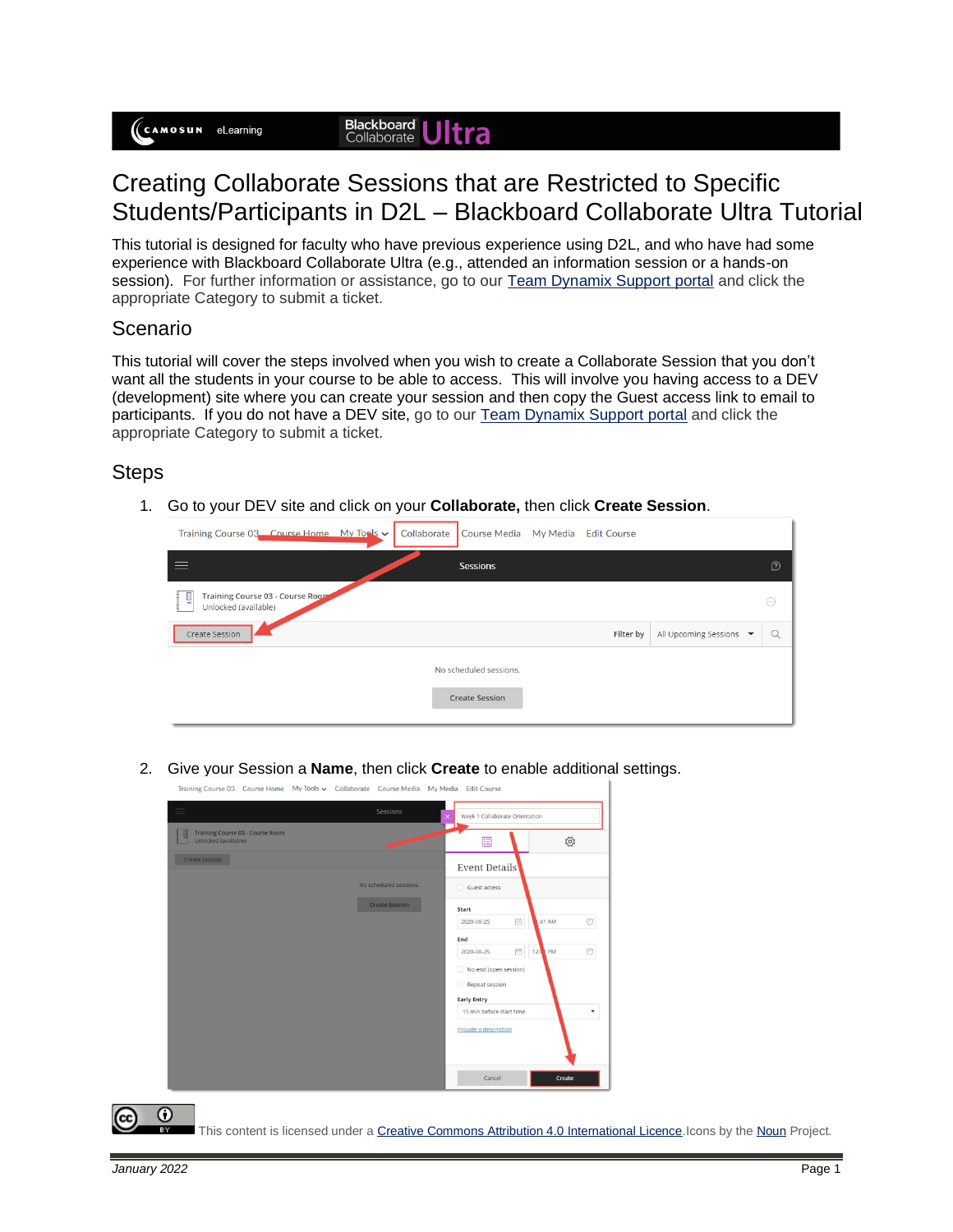

This content is licensed under [a Creative Commons Attribution 4.0 International Licence.I](https://creativecommons.org/licenses/by/4.0/)cons by th[e Noun](https://creativecommons.org/website-icons/) Project.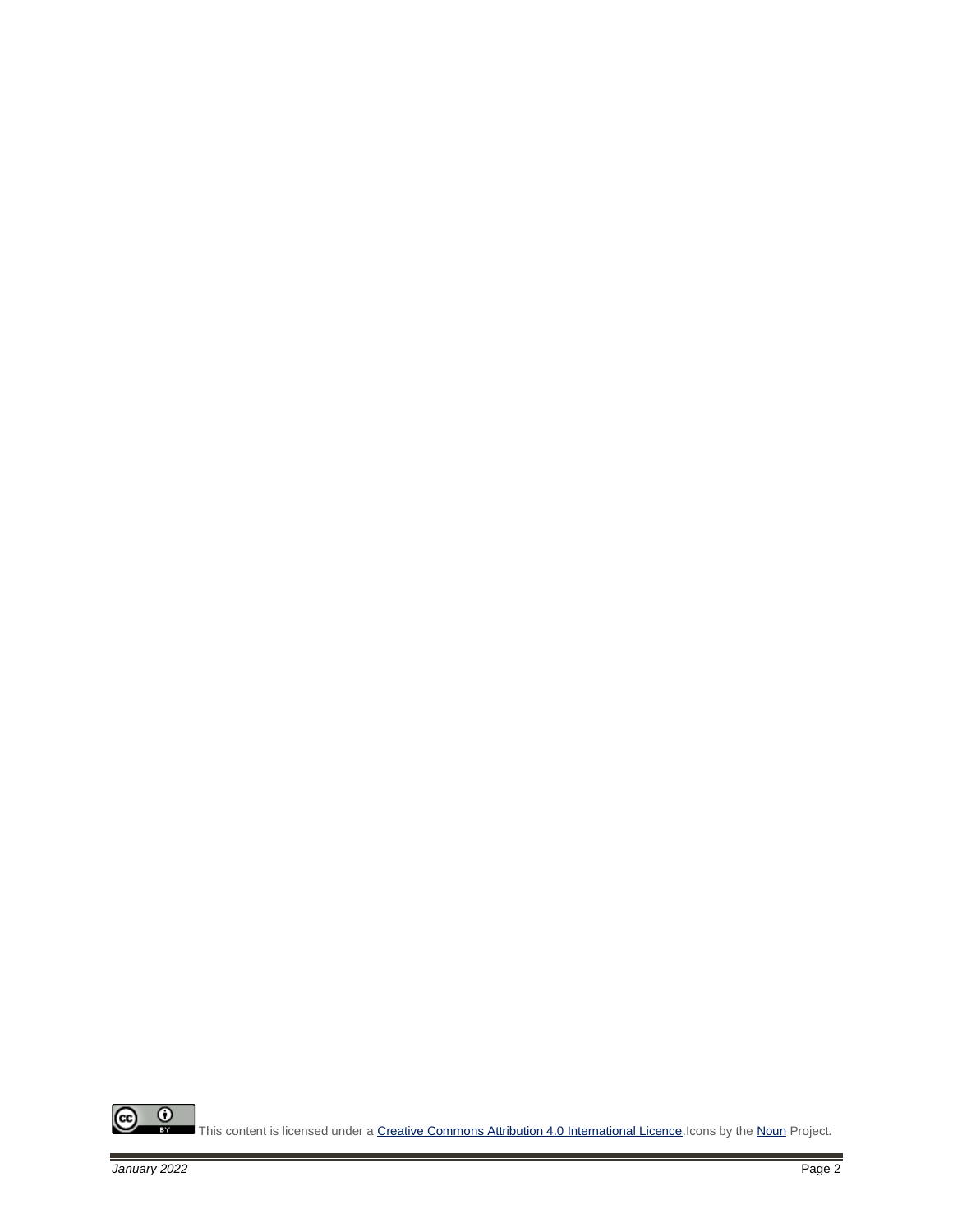3. Under the **Event Details** tab, click **Guest access** to set the **Guest role** which will create the link you will email to participants.– the role can be **Participant**, **Presenter**, or **Moderator**. Add **Start** and **End** dates for the Session, or select **No end** if you want an open session with no end. Select an **Early Entry** time so participants can come in early and configure their audio and video.



4. Create your desired settings under **Session Settings**, We recommend keeping **Enable session telephony** selected for accessibility purposes.

| Training Course 03 Course Home My Tools v Collaborate Course Media My Media Edit Course                                                      |          |          |                                                                                                                                                                                                                                                                                                                                                                                                                                                                                    |      |  |
|----------------------------------------------------------------------------------------------------------------------------------------------|----------|----------|------------------------------------------------------------------------------------------------------------------------------------------------------------------------------------------------------------------------------------------------------------------------------------------------------------------------------------------------------------------------------------------------------------------------------------------------------------------------------------|------|--|
| $\equiv$<br>Training Course 03 - Course Room                                                                                                 | Sessions | $\times$ | 目                                                                                                                                                                                                                                                                                                                                                                                                                                                                                  | ద్ర  |  |
| Unlocked (available)<br><b>Create Session</b><br>Week 1 Collaborate Orientation<br>2020-08-25, 11:41 AM - 2020-08-25, 12:41 PM (in progress) |          |          | <b>Session Settings</b><br>Default Attendee Role<br>Participant<br>Recording<br>Allow recording downloads<br>Anonymize chat messages<br><b>Moderator permissions</b><br>Show profile pictures for moderator only<br><b>Participant permissions</b><br>$\sqrt{ }$ Share audio<br>$\sqrt{\phantom{a}}$ Share video<br>Post chat messages<br>Draw on whiteboard and files<br><b>Enable session telephony</b><br>IV Allow attendees to join the session using a<br>telephone<br>Cancel | Save |  |
|                                                                                                                                              |          |          |                                                                                                                                                                                                                                                                                                                                                                                                                                                                                    |      |  |

 $\odot$ This content is licensed under [a Creative Commons Attribution 4.0 International Licence.I](https://creativecommons.org/licenses/by/4.0/)cons by th[e Noun](https://creativecommons.org/website-icons/) Project.